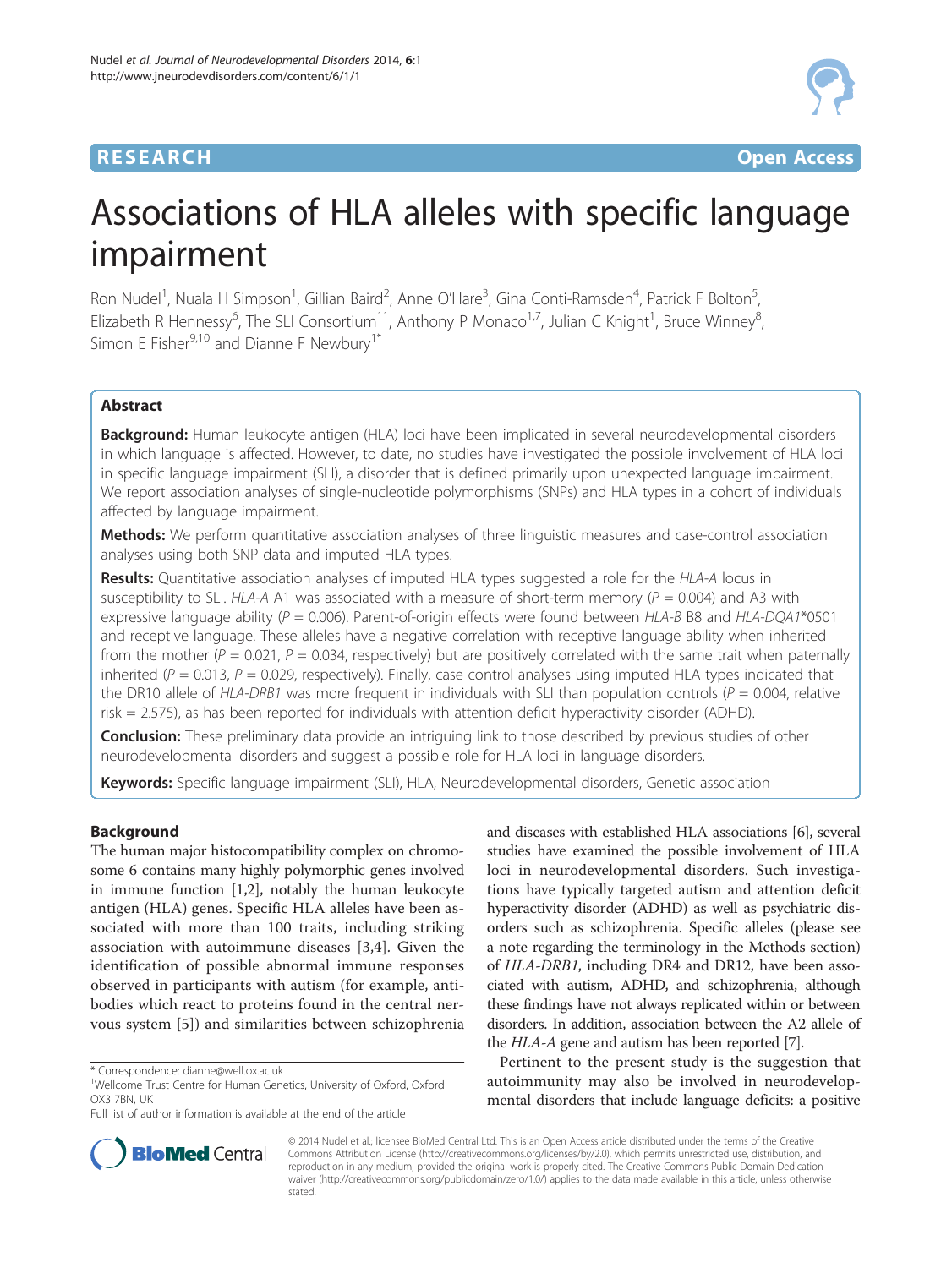<span id="page-1-0"></span>autoimmune reaction to myelin was detected in children with Landau-Kleffner syndrome, a disorder characterized by aphasia and epileptic seizures [[8](#page-7-0)]. Autoantibodies that react with brain tissue have been found in a relatively large number of children with an atypical variant of Landau-Kleffner syndrome and autism compared with controls. Such antibodies were also found in children affected by other neurological disorders, albeit less frequently [[9](#page-7-0)]. Another study found antibodies that bound to rodent Purkinje cells in the serum of a mother with a child with specific language disorder, a child with autism, and a child with typical development. When this serum was injected in pregnant mice, the mouse pups had reduced exploratory behavior and impaired motor coordination [\[10](#page-7-0)]. The HLA region has also been implicated in a linkage study of dyslexia [[11](#page-7-0)].

Specific language impairment (SLI) is diagnosed when a child has problems with the acquisition of language but shows normal development in all other areas [\[12\]](#page-7-0). SLI is a heterogeneous and complex disorder with a strong genetic component [[13](#page-7-0)]. Several linkage regions and genes have been identified in genetic studies of SLI [\[14-17\]](#page-7-0). One gene in particular, CNTNAP2 (contactin associated proteinlike 2), has been implicated in SLI, autism, and ADHD [[16,18,19\]](#page-7-0); in the context of SLI, this gene was associated across three language-related measures: nonword repetition (NWR) scores, Clinical Evaluation of Language Fundamentals (CELF) expressive language scores (ELS), and CELF receptive language scores (RLS) [[16](#page-7-0)], all of which have been employed in the present study. The product of the CNTNAP2 gene is involved in forming the gaps in the myelin sheath [[20](#page-7-0)], which is interesting in the context of the autoimmune reaction to myelin detected in children with Landau-Kleffner syndrome. Though clinically distinct, SLI, autism, and ADHD have some phenotypic similarities; language may be impaired in all three disorders [[21](#page-7-0)-[23](#page-7-0)]. The core linguistic deficit in SLI may not be the same as the one in autism or ADHD. Children with ADHD and children with SLI may differ in their conversational profiles. Whereas children with SLI tend to have more limitations in the areas of lexical diversity, sentence length, and morphosyntactic development, children with ADHD differ from children with normal language in their utterance formulation (that is, in the number of pauses, repetitions, revisions, or other such elements), and children with autism typically have pragmatic impairments [[24](#page-7-0)-[26](#page-7-0)]. Nevertheless, some children with autism exhibit language impairments that are more frequently observed in children with SLI and vice versa [\[22\]](#page-7-0). Given the genetic and phenotypic overlaps between SLI, autism, and ADHD and the HLA linkage and associations identified in studies of dyslexia, autism, and ADHD, we decided to investigate the possible involvement of HLA loci in SLI. Our initial investigations involved the completion of quantitative and case-control association analyses with single-nucleotide polymorphisms (SNPs) across the HLA region. We went on to impute HLA types from SNP array data and tested for association with language impairment, again within quantitative-trait and case-control association models.

## Methods

#### **Participants**

The SLI cohort in this study included families from five centers across the UK—the Newcomen Centre at Guy's Hospital (London) (now called the Evelina Children's Hospital), the Cambridge Language and Speech Project (CLASP), the Child Life and Health Department at the University of Edinburgh, the Department of Child Health at the University of Aberdeen, and the Manchester Language Study—as described in previous SLI Consortium (SLIC) studies [[14,17,27](#page-7-0)-[29](#page-7-0)]. In addition, this study included 49 newly-collected families from the Evelina Children's Hospital cohort which had not been included in previous SLIC studies. All individuals were self-reported white British. These collections were approved by the relevant local ethics committees, and all subjects provided informed consent for participation in this study. All SLIC families were ascertained on the basis of a single proband with expressive and/or receptive language skills at least 1.5 standard deviations (SDs) below that expected for their age (population mean =  $100$ , SD =  $15$ ) and Wechsler Intelligence Scale for Children (WISC) Perceptual Organization Index (a composite score of the non-verbal subtests Picture Completion, Picture Arrangement, Block Design, and Object Assembly) of more than 77.5 (1.5 SD below that expected for their age). Probands did not have a diagnosis of autism or hearing impairment. DNA and phenotypic data were collected from all children regardless of linguistic ability, and DNA was collected from all available parents. All probands met the above criteria for SLI, but we did not exclude probands on the basis of a diagnosis of ADHD or dyslexia alone, given the high degree of co-occurrence of SLI and ADHD or dyslexia. However, for some of our SLIC samples, data were available for the presence of hyperactivity, coordination, and reading problems. From this, we estimate that approximately one third of our SLIC samples showed some evidence of ADHD or developmental coordination disorder and that approximately one half of our probands had reading problems.

#### SNP arrays and quality control measures

SNP data were generated for both SLIC and control samples by using Illumina Omni-Express (version 12.1) genome-wide SNP arrays (Illumina, San Diego, CA, USA). Prior to HLA imputation, all genotypes were filtered on the basis of several quality-control measures as suggested in [\[30\]](#page-7-0): samples with a genotype success rate below 95% or a heterozygosity rate ±2 SD from the mean were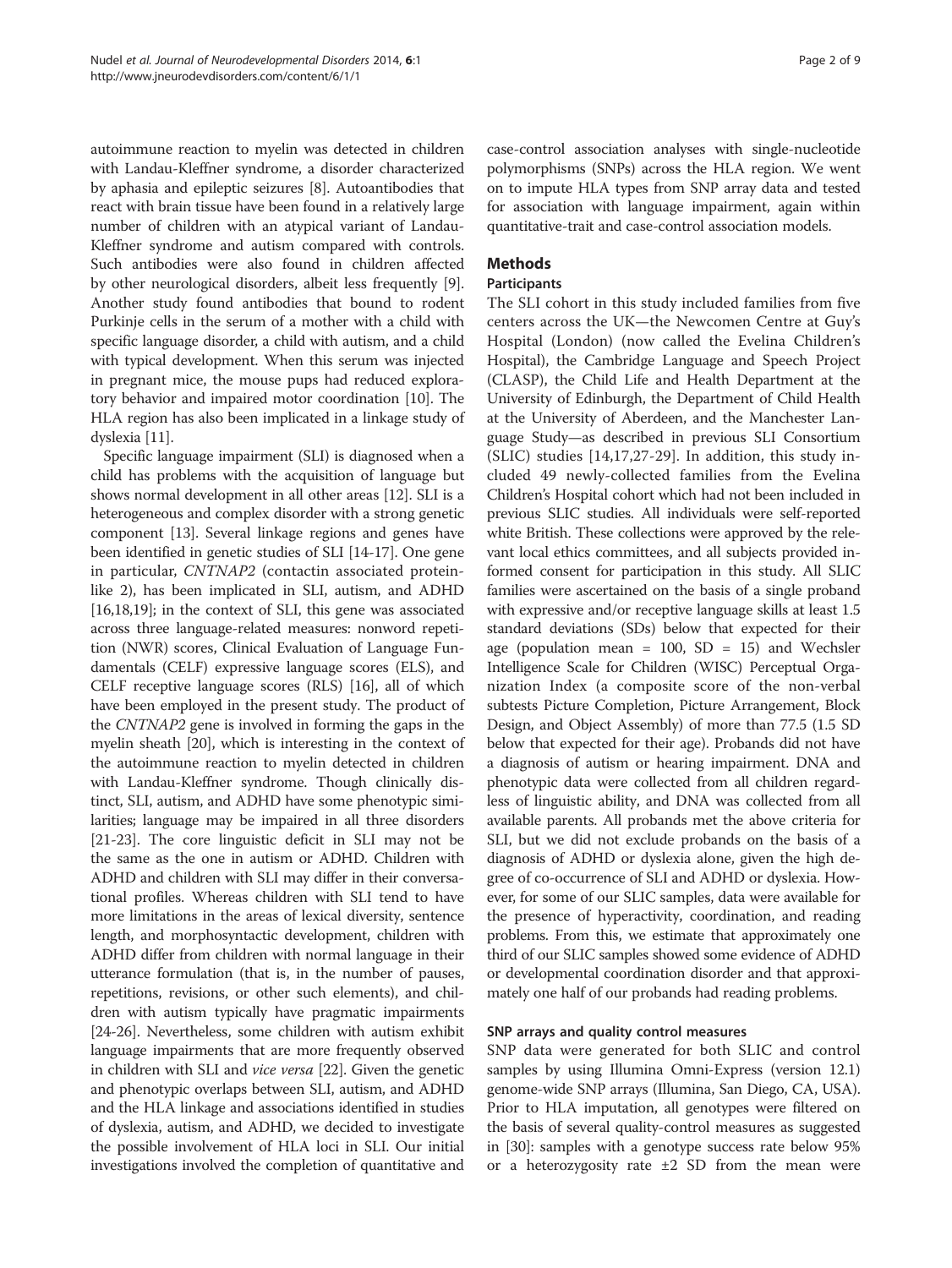removed, as were SNPs with a minor allele frequency of less than 1%, or a Hardy-Weinberg equilibrium P value of less than 0.001. Inheritance data within families were used to exclude SNPs and samples with an error rate of greater than 1%. Control data (CEU, YRI, CHB, JPT, Hapmap release #3) were employed through a principal component analysis to exclude individuals with divergent ancestry (although some minor differences due to population substructure may still be present), and samples with known chromosomal rearrangements or discordant sex information (where appropriate) were removed. Genotypes were compared with existing SNP genotype data for 700 individuals across 734 SNPs, yielding an estimated genotype error rate of 0.00967.

#### Imputation and grouping of HLA types

HLA alleles for HLA-A, HLA-B, HLA-C, HLA-DQA1, HLA-DQB1, and HLA-DRB1 were imputed from SNP data across chromosome 6 with HLA\*IMP:01 [[31](#page-7-0)]. HLA\*IMP:01 employed 208 SNPs from across chromosome 6 which it deems informative to impute HLA types for the six HLA loci. The HLA\*IMP algorithm first selects informative SNPs that were typed in both the reference and the sample sets. The client program performs several quality-control measures on the SNP data. Genotypes are aligned and phased within HLA\*IMP by using a reference panel (HapMap3 CEU b36). The HLA types are then imputed on the HLA\*IMP server.

HLA\*IMP provides a probability value Q (maximum of the posterior probability distribution, which includes all the probabilities assigned to each allele of a given HLA gene) that may be used as a quality measure. We kept imputations with a Q score of 0.9 or above. The resolution of the HLA\*IMP imputations is a four-digit HLA type. To reduce the number of alleles in the analyses while still retaining antigen-specificity distinctions, we grouped the HLA types according to the HLA Dictionary, based on their serological equivalence [[32](#page-7-0)], as previously employed in similar studies [\[33\]](#page-7-0). For simplicity, the serological groups will hereafter be referred to as alleles. HLA-DQA1 types were not grouped, since HLA-DQA1 types were not included in the HLA Dictionary, and they are presented with their fourdigit designations (for example, HLA-DQA1\*0501). Alleles that otherwise did not have a WHO assignment were not used in this study.

A comparison of the imputations for a subset of the People of the British Isles (POBI) individuals who were typed for several HLA loci through direct genotyping (samples included in [\[34](#page-7-0)]) showed a concordance rate of 91.2% between the genotypes and imputations with  $Q \geq 0.9$  (122) alleles across all six loci were used in this comparison). It should be noted that the samples were genotyped and not serotyped, and a two-digit resolution for the HLA types was used.

#### Quantitative analyses

Three linguistic test scores were investigated by quantitative association analyses. Age-normalized composite scores of expressive and receptive language ability were obtained from the revised version of the Clinical Evaluation of Language Fundamentals (CELF-R) [\[35\]](#page-7-0). These scores provide a broad overview of two main components of linguistic ability and have previously been shown to represent consistent phenotypes for quantitative linkage and association analyses of SLI [\[14,16](#page-7-0)]. A 28-item NWR test [[36](#page-7-0)] was also administered. NWR may be used as a measure of phonological short-term memory (the ability to retain verbal or speech-based information for a short period of time), and it has also been proposed to be an endophenotype of SLI [[37](#page-7-0)], although its sensitivity is disputed by some [[38](#page-7-0)]. These measures were collected for all SLIC children regardless of language ability. Table 1 contains the descriptive statistics for the language traits of the sample used in this study, and the distribution plots can be found in Additional file [1](#page-6-0). For an extensive description of the cohort statistics, see [\[14,17,27,29](#page-7-0)]. Age-normalized scores were used for all samples, regardless of language ability. Nine hundred fourteen individuals from 280 language-impaired families were included in the quantitative analyses of both SNP data and HLA types. SNP association analyses were performed using a likelihood-ratio test ("assoc" function) in MERLIN [\[39\]](#page-7-0). The analyses included 6,725 SNPs encompassing the HLA region on chromosome 6 (25-35 MB, hg18). Since the imputed HLA types were multiallelic, quantitative transmission disequilibrium test (QTDT) [[40](#page-7-0)] was used for the family-based quantitative association analyses of these data. The orthogonal "within family" model was used, and the tests considered environmental, polygenic, and additive major gene effect variance components. Three tests were run: a general QTDT and two tests of parent-of-origin effects (maternal and paternal). We also tested for significant differences between the maternal and paternal associations in QTDT.

#### Case-control analyses

In addition to quantitative tests of association, we performed case-control analyses to compare HLA allele

| Table 1 Descriptive statistics for the language |
|-------------------------------------------------|
| phenotypes of the children in our sample        |

| <b>Trait</b>       | <b>NWR</b> | <b>ELS</b> | <b>RLS</b> |  |
|--------------------|------------|------------|------------|--|
| Mean               | 90.858     | 77.812     | 88.005     |  |
| Standard deviation | 19.406     | 16.742     | 17.354     |  |
| Median             | 94         | 76         | 87         |  |
| Minimum            | 55         | 45         | 50         |  |
| Maximum            | 136        | 131        | 138        |  |

ELS, expressive language score; NWR, nonword repetition; RLS, receptive language score.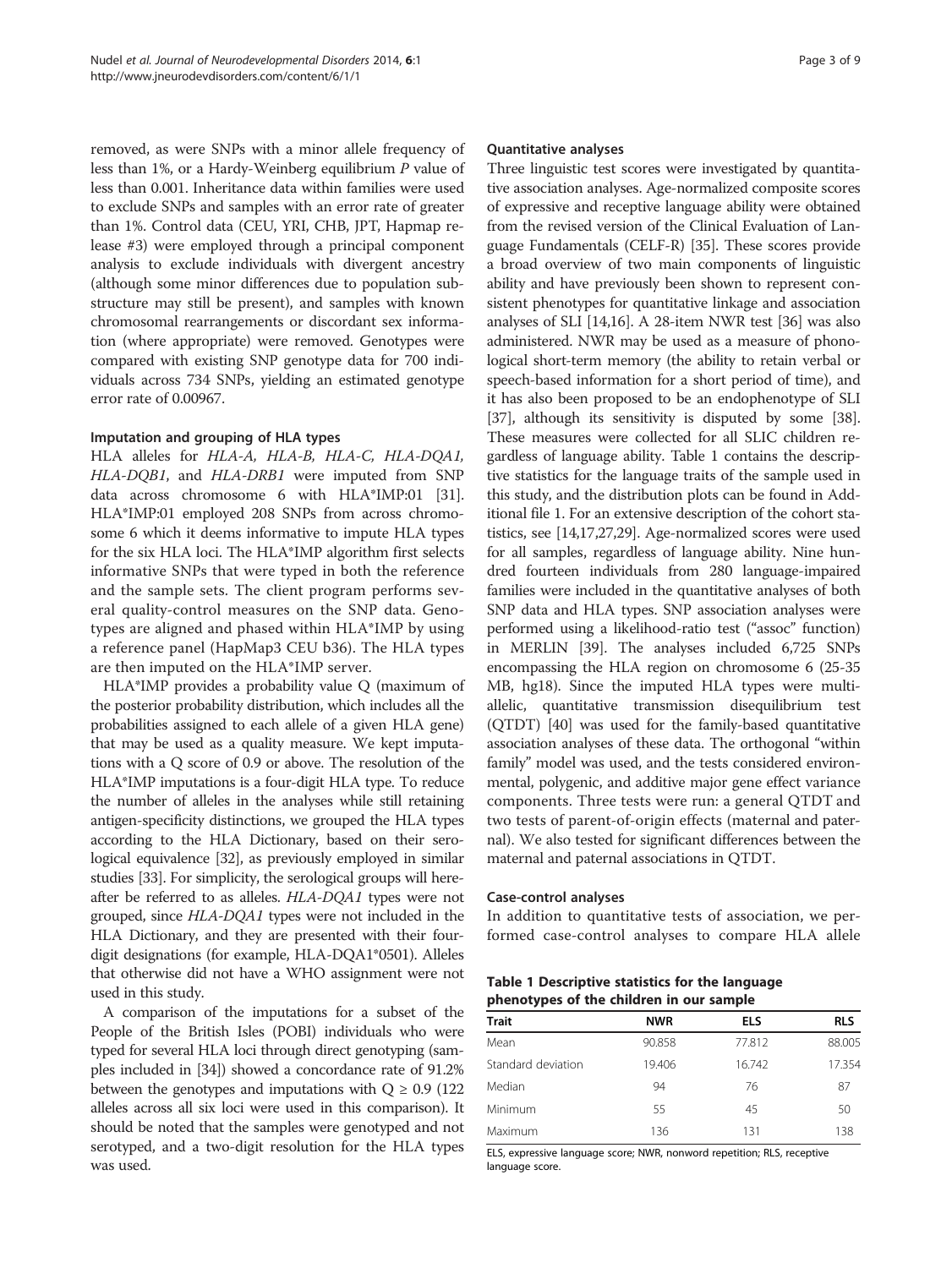<span id="page-3-0"></span>frequencies between independent probands and population controls. These analyses included 241 independent probands and 566 population controls. To control for non-independence, case-control analyses used only the proband from each family, even if the sibling met criteria for SLI (as described in the [Participants](#page-1-0) section). The population controls came from the POBI study [\[34\]](#page-7-0) and an Oxfordshire study of gene expression in primary immune cells [\[41\]](#page-8-0) and were included in the principal component analysis mentioned earlier. All control samples were from adults who were unselected in terms of their language performance, and we had no phenotype data for them. SNP-based case-control analyses were performed using the standard case-control analysis based on a chisquared test ("assoc" function) in PLINK [[42](#page-8-0)]. SNP-based analyses included 6,725 SNPs encompassing the HLA region on chromosome 6 (25-35 MB, hg18). Since the imputed HLA-types were multi-allelic, we used a Fisher's exact test calculator [[43](#page-8-0)] to generate  $P$  values for differences in allele counts between cases and controls.

## Calculation of relative risks for HLA data

Relative risks were calculated for HLA alleles that were significantly associated with increased or decreased risk in the case-control analysis. Samples with one or more unknown alleles (at a given locus) were excluded from these analyses. The calculations of relative risks and confidence intervals were performed by using the method described in [\[44\]](#page-8-0).

## Multiple testing of SNP and HLA data

In the quantitative analyses of HLA types, empirical P values were obtained for each of the tests performed with a permutation procedure implemented in QTDT using 1,000 permutations. QTDT performs Monte-Carlo permutations providing a P value with a built-in adjustment for multiple testing which is specific to the dataset in hand. Associations with empirical  $P$  values below 0.05 are marked by a

superscript 'a' in Table 2. This method was chosen, as QTDT may test different numbers of alleles in each analysis, depending on the availability of informative families, which is taken into account through the built-in adjustments. In the case-control analysis of HLA-types as well as all the analyses which used the SNP data, the false discovery rate (FDR) method [[45](#page-8-0)] was used to control for the proportion of false positives among the significant results. QVALUE, which uses the model proposed by Storey [\[46](#page-8-0)], was used for generating FDR q values for the alleles of each HLA locus separately (with  $\lambda = 0$ ). The q values for SNP associations and HLA allele associations with P values below 0.05 are reported in the Results section below. This approach is particularly suitable for analyzing a large number of alleles, as using a Bonferroni correction in such cases would be highly over-conservative, resulting in a great reduction in power [\[47](#page-8-0)].

## Results

#### Quantitative association analysis with SNP data

The most associated SNPs in the analyses of the ELS and RLS traits (rs1319972,  $P = 7.72 \times 10^{-5}$  and rs1233579,  $P = 0.00026$ , respectively) did not fall within coding genes. The most associated SNP in the NWR analysis (rs17266491) fell within the gene LRRC16A (leucine rich repeat containing 16A) ( $P = 6.86 \times 10^{-5}$ ) and represented the most significant result of the SNP-based quantitative analyses. Across the six HLA genes (HLA-A, HLA-B, HLA-C, HLA-DQA1, HLA-DQB1, and HLA-DRB1), the most associated SNP was rs3823342 in HLA-A. This was found with ELS ( $P = 0.01173$ ) and had a q value of 0.205. Investigation of multiple testing using the FDR method yielded minimum q values of 0.057, 0.064, and 0.155 for the ELS, RLS, and NWR traits, respectively. These data indicate that between 5.7% and 15.5% of the highest-ranking SNP-based associations, of which there were 40 for ELS, 46 for RLS, and 6 for NWR, are likely to represent false positives.

Table 2 Results of the quantitative transmission disequilibrium test analyses

| <b>HLA allele</b> | <b>General OTDT</b>                            | Maternal parent-of-origin analysis | Paternal parent-of-origin analysis            |
|-------------------|------------------------------------------------|------------------------------------|-----------------------------------------------|
| HLA-A A1          | $0.004$ (NWR) $+$ <sup>a</sup> 0.026 (ELS) $+$ |                                    |                                               |
| HLA-A A3          | $0.006$ (ELS) $-$ <sup>a</sup>                 |                                    |                                               |
| HLA-B B8          |                                                | $0.021$ (RLS) $-$ <sup>a</sup>     | $0.013$ (RLS) $+$ <sup>a</sup>                |
| HLA-C Cw6         |                                                |                                    | $0.019$ (ELS) $-$ <sup>a</sup>                |
| HLA-C Cw8         | $0.039$ (ELS) $+$ <sup>a</sup>                 |                                    |                                               |
| DQA1*0301         |                                                |                                    | $0.03$ (ELS) $- 0.011$ (RLS) $-$ <sup>a</sup> |
| DQA1*0501         |                                                | $0.034$ (RLS) $-$ <sup>a</sup>     | $0.029$ (RLS)+                                |
| DRB1 DR7          | $0.019$ (RLS)+                                 |                                    |                                               |
| DRB1 DR17         |                                                | $0.028$ (RLS)-                     |                                               |

Associations with P ≤0.05 are shown. The + and − symbols indicate the direction of the association, and the associated trait is listed next to the P value. <sup>a</sup>Associations with empirical P ≤0.05 in the permutation analyses. ELS, expressive language score; NWR, nonword repetition; QTDT, quantitative transmission disequilibrium test; RLS, receptive language score.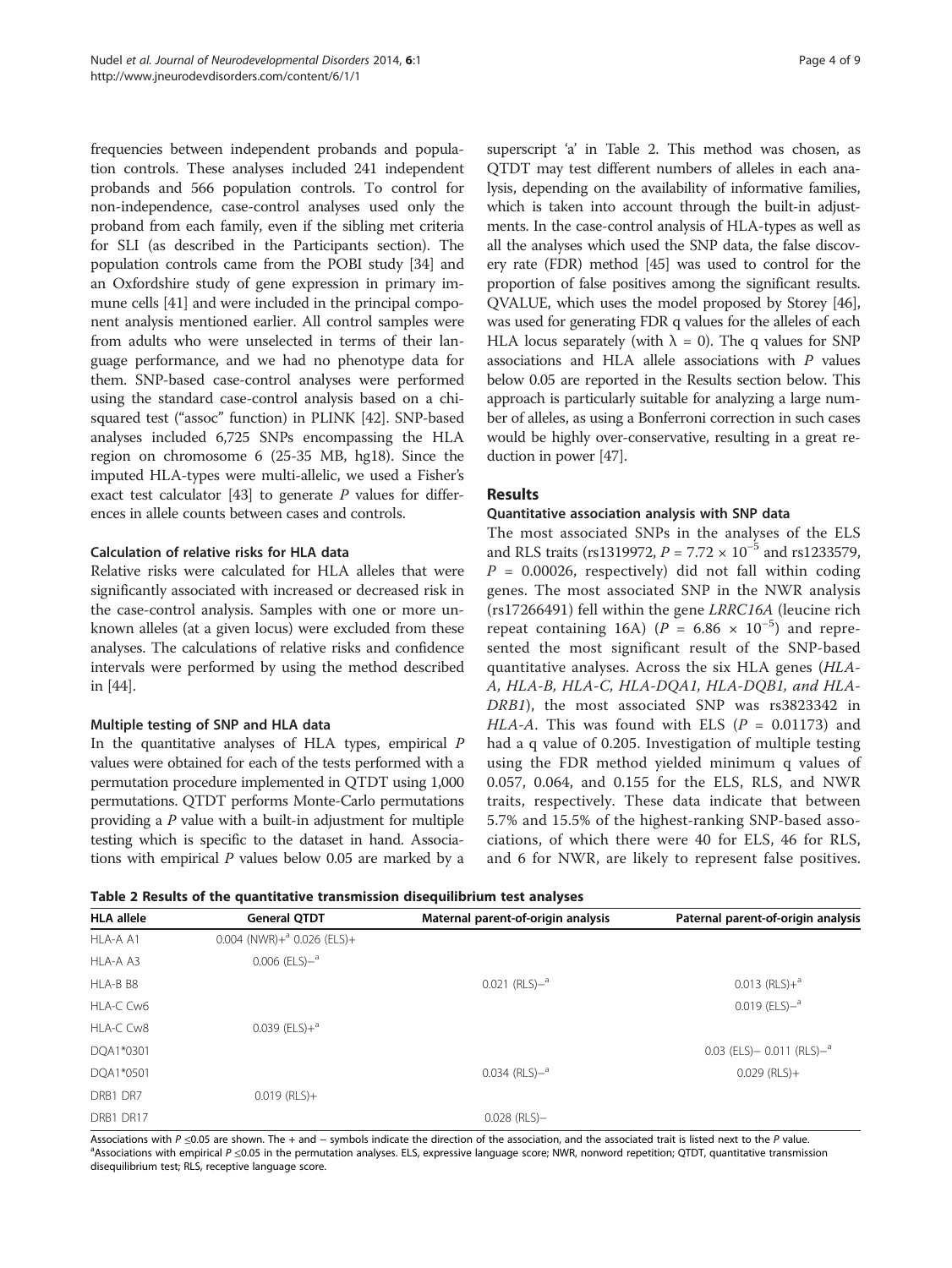<span id="page-4-0"></span>Regional association plots for the quantitative analyses can be found in Additional file [1](#page-6-0).

#### Case-control association analysis with SNP data

The SNP with the strongest evidence for association  $(rs9467476, with P = 0.00027) fell within the gene$ LRRC16A. There were five other SNPs within that gene with  $P \le 0.01$ , but no other association trends were found. This association did not survive multiple testing: the lowest q value was 0.671, indicating a particularly high falsepositive rate in these analyses. Across the six HLA genes examined, the most highly associated SNP was rs1058026 in  $HLA-B$  ( $P = 0.001885$ ). A regional association plot for the case-control analysis can be found in Additional file [1](#page-6-0).

## Quantitative association analyses with HLA data

In total, nine alleles in HLA-A, HLA-B, HLA-C, HLA-DQA1, and HLA-DRB1 showed marginal association (nominal  $P \le 0.05$ ). Furthermore, 8 of these 13 associations survived multiple testing, with an empirical  $P \leq 0.05$ , as assessed by a permutation procedure. The most significant association was seen with allele A1 of the HLA-A gene, which was associated with increased performance on the NWR test (nominal  $P = 0.004$ , empirical  $P = 0.017$ ). In contrast, the A3 allele of HLA-A was associated with lower ELSs (nominal  $P = 0.006$ , empirical  $P = 0.016$ ). A marginal association was also found between the Cw8 allele of  $HLA-C$ , and higher ELSs (nominal  $P = 0.039$ , empirical  $P = 0.048$ ).

The parent-of-origin analyses highlighted effects of particular interest for the B8 allele of the HLA-B gene (minimum nominal  $P = 0.013$ , empirical  $P = 0.029$ ) and HLA-DQA1\*0501 (minimum nominal  $P = 0.029$ , empirical  $P = 0.057$ ). Both these alleles were associated with lower RLS when inherited from the mother and higher RLS when inherited from the father. Note, however, that the paternal parent-of-origin effects for HLA-DQA1\*0501 did not survive the permutation procedure. Borderline associations were also observed for the paternal alleles Cw6 of  $HLA-C$  with ELS (nominal  $P = 0.019$ , empirical  $P = 0.037$ ) and HLA-DQA1\*0301 with RLS (nominal  $P =$ 0.011, empirical  $P = 0.035$ ), which were associated with lower language scores. Table [2](#page-3-0) includes all quantitative associations with  $P \leq 0.05$ .

## Case-control association analyses with HLA data

In total, there were three HLA-DRB1 alleles (DR4, DR10, and DR12) with nominal  $P \le 0.05$ . The DR10 allele of HLA-DRB1 showed a significantly increased allele frequency in probands with language impairment compared with controls (nominal  $P = 0.004$ ), whereas the DR4 and DR12 alleles of  $HLA-DRB1$  (nominal  $P = 0.02$  and nominal  $P = 0.05$ , respectively) were less frequent in probands with language-impairment than controls indicating a protective risk. FDR analyses indicated that two of these three associations are likely to represent true positives (the q value for the least associated allele was 0.235). The DR10 allele had a particularly strong relative risk of 2.575 (95% confidence interval: 1.773 ≤ relative risk ≤ 3.737), whereas those for DR4 and DR12 were both below 1.0 and the 95% confidence intervals for DR4 did not encompass 1.0. HLA-DQA1\*0301 (nominal  $P = 0.014$ ) and the B57 allele of  $HLA-B$  (nominal  $P = 0.029$ ) were also both significantly less frequent in probands with language-impairment compared with controls. FDR analyses of DQA1\*0301 yielded a low q value (0.098), bolstering confidence in its authenticity. In contrast, FDR indicated that the association with HLA-B B57 is likely to represent a false positive (q value of 0.911). The relative risk values for DQA1\*0301 and B57 were both below 1.0 and had significant 95% confidence intervals that did not encompass 1.0. Table 3 includes case-control associations with  $P \leq 0.05$  and their relative risks and confidence intervals. Figure [1](#page-5-0) includes allele frequencies in probands with language impairment and controls for HLA loci tested.

## Discussion

SLI is a complex and heterogeneous neurodevelopmental disorder that affects language development in children. HLA associations have been reported for other

| Table 3 Results of the case-control association analysis |  |  |  |
|----------------------------------------------------------|--|--|--|
|----------------------------------------------------------|--|--|--|

| <b>HLA allele</b>       | Number of<br>alleles counted<br>in probands | Number of<br>alleles counted<br>in controls | Frequency<br>in probands in controls | Frequency | Fisher's<br>exact<br>test P | Relative<br>risk | boundary | 95% confidence 95% confidence<br>interval – lower interval – upper<br>boundary | <b>Effect</b> |
|-------------------------|---------------------------------------------|---------------------------------------------|--------------------------------------|-----------|-----------------------------|------------------|----------|--------------------------------------------------------------------------------|---------------|
| HLA-DRB1<br><b>DR10</b> | 395                                         | 912                                         | 0.018                                | 0.002     | 0.004                       | 2.575            | .773     | 3.737                                                                          | <b>Risk</b>   |
| $HI A-$<br>DOA1*0301    | 453                                         | 1078                                        | 0.174                                | 0.231     | 0.012                       | 0.753            | 0.59     | 0.961                                                                          | Protective    |
| HLA-B B57               | 443                                         | 1055                                        | 0.023                                | 0.047     | 0.029                       | 0.541            | 0.303    | 0.963                                                                          | Protective    |
| HLA-DRB1<br>DR4         | 395                                         | 912                                         | 0.108                                | 0.158     | 0.02                        | 0.692            | 0.510    | 0.939                                                                          | Protective    |
| HI A-DRB1<br>$DR12*$    | 395                                         | 912                                         | 0.005                                | 0.02      | 0.05                        | 0.333            | 0.09     | .243                                                                           | Protective    |

Associations with  $P \le 0.05$  are shown. <sup>a</sup>The P value for DR12 was 0.050339 but was included here since the P values were rounded up to the third decimal place.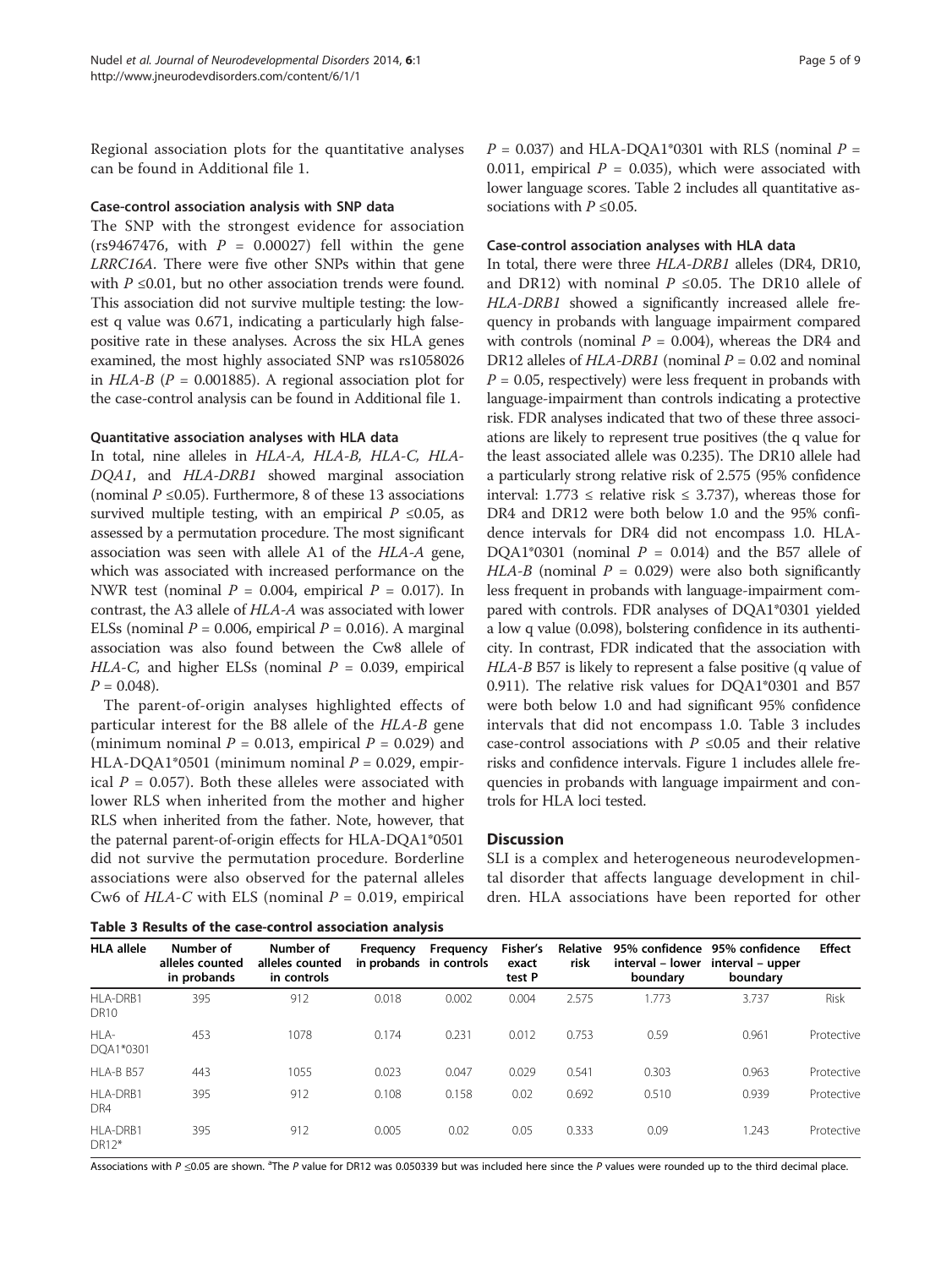<span id="page-5-0"></span>

neurodevelopmental disorders that show some genetic and phenotypic overlap with SLI. We investigated the possible involvement of HLA loci in SLI using several approaches: quantitative and case-control association analyses both with SNPs in and around the HLA region and with HLA types.

QTDT analyses of HLA-type data identified risk and protective alleles with regard to the three measured traits, and these findings did survive multiple testing. HLA-A A1 was the most highly positively correlated allele (with NWR, nominal  $P = 0.004$ , empirical  $P = 0.017$ ), and HLA-A A3 was the most highly negatively correlated allele (with ELS, nominal  $P = 0.006$ , empirical  $P = 0.016$ ), thus implicating the HLA-A locus in susceptibility to SLI.

We also found interesting evidence of parent-of-origin effects. In particular, the HLA-B B8 allele and HLA-DQA1\*0501 are negatively correlated with RLS when inherited from the mother but positively correlated with the same trait when paternally inherited. Parent-of-origin effects have been reported with regard to the involvement of HLA alleles in neurological disorders such as multiple sclerosis [\[48](#page-8-0)], and in this respect it is interesting to find such an effect in SLI. The associations with B8 in both parent-oforigin effects analyses remained significant following the permutation procedure. Interestingly, HLA-B has been implicated in schizophrenia; however, the increase in risk was the result of matching HLA-B genotypes in the mother and the child [\[33\]](#page-7-0). While the association detected in our study is with a specific allele, it is interesting to note that the association is correlated with negative test scores only when the allele is inherited from the mother (so there is a matching of at least one allele between the mother and the child).

Although many of the associations observed in this study were of borderline significance, it is interesting to note that the identified association trends are supported by studies of related neurodevelopmental disorders. In an ADHD study of a Chinese cohort [[49\]](#page-8-0), the DR10 allele of HLA-DRB1 was found to be significantly more frequent in children with ADHD than in controls, as is the case with the probands with SLI in our study. This result translates to a particularly high relative risk of 2.575, with a 95% confidence interval of  $1.773 \le$  relative risk  $\leq$  3.737, and was supported by FDR analyses. Similarly, Wang and colleagues [[49\]](#page-8-0) reported that the DR12 allele of HLA-DRB1 was significantly more frequent in controls than in cases with ADHD, a trend which again is replicated in our study. The trend of association found between the DR4 allele of HLA-DRB1 in our probands with language-impairment matches that described by Wright and colleagues [\[50](#page-8-0)] in a study of schizophrenia but is the opposite of that observed in ADHD by Odell and colleagues [\[51](#page-8-0)]. Note, however, that this ADHD association was not replicated in the Chinese study previously mentioned [[49](#page-8-0)]. Interestingly, the HLA-DRB1 case-control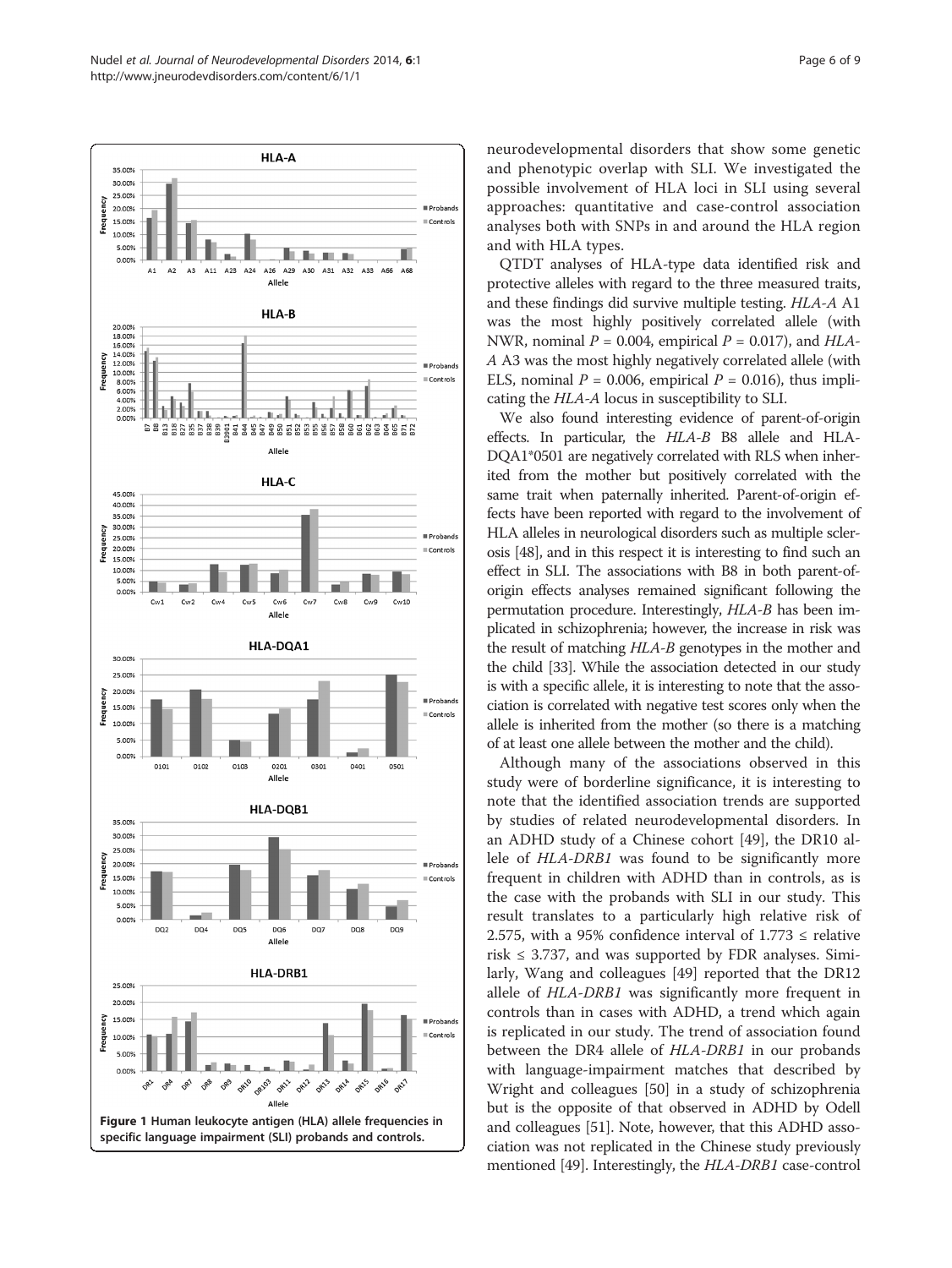<span id="page-6-0"></span>associations observed in the present study also seem to be the opposite to previously described association trends of HLA alleles with autism (albeit not always significantly so). The DR4 allele was associated with autism [[52,53](#page-8-0)] but is significantly less frequent in probands with SLI than in controls (Table [3,](#page-4-0) Figure [1\)](#page-5-0). DR13 and DR14 (grouped together) have been negatively associated with autism [[52](#page-8-0)], which is, again, the opposite trend to the one observed here (Figure [1,](#page-5-0) frequency in probands with languageimpairment: 0.14 and 0.03; frequency in controls: 0.11 and 0.02, for DR13 and DR14, respectively). Although these differences were not even nominally significant in SLI, they may suggest that if HLA alleles play a role in both SLI and autism, the mechanism itself may be different.

Although quantitative and case-control SNP-based analyses consistently identified associations within the LRRC16A gene, none of the SNP-based analyses found strong association trends within HLA loci. Furthermore, the FDR q values obtained for SNP-based associations were all greater than 0.05, indicating a high false-positive rate. Nonetheless, it should be noted that one might not expect to find a direct correlation between SNPs in HLA genes and effects mediated by HLA types, because of the high degree of variation in the HLA region.

## Conclusions

The results of this study suggest a potential involvement of HLA loci in SLI. Quantitative association analyses highlighted HLA-A and parent-of-origin effects for HLA-B, whereas case-control analyses implicated HLA-DRB1 alleles. Further, larger-scale studies will be required to replicate these findings. The relatively small sample sizes employed are reflected by nominal P values. Since our analyses used imputed HLA alleles and since no HLA associations have been previously reported for SLI, we did not confine ourselves to testing only a subset of the HLA alleles, and, consequently, we performed a relatively large number of tests. Nonetheless, we believe that association testing and imputation of HLA types provide a cost-effective way of studying the involvement of immune-related genes in neurodevelopmental disorders. The preliminary data presented here provide an intriguing link to those described by previous studies of other neurodevelopmental disorders suggesting a possible role for HLA loci in language disorders.

## Additional files

[Additional file 1:](http://www.biomedcentral.com/content/supplementary/1866-1955-6-1-S1.pdf) Regional association plots for SNP association and distributions of quantitative traits.

#### Abbreviations

ADHD: Attention deficit hyperactivity disorder; ELS: Expressive language score; FDR: False discovery rate; HLA: Human leukocyte antigen; NWR: Nonword repetition (score); POBI: People of the British Isles;

RLS: Receptive language score; SD: Standard deviation; SLI: Specific language impairment; SNP: Single-nucleotide polymorphism.

#### Competing interests

The authors declare that they have no competing interests.

#### Authors' contributions

RN conceived and designed this study, performed the imputation and association analyses, and drafted the manuscript. NHS helped with the quality control for the DNA and generation of the SNP genotype data. GB managed the acquisition of data and DNA from the Guy's Hospital SLIC cohort. AO managed the acquisition of data and DNA from the Edinburgh SLIC cohort. GC-R managed the acquisition of data and DNA from the Manchester SLIC cohort. PFB managed the acquisition of data and DNA from the Cambridge SLIC cohort. ERH managed the acquisition of data and DNA from the Aberdeen SLIC cohort; the SLIC is a group of individuals who collected the DNA and data for the SLIC cohort and provided vital intellectual input to the study design and management of the SLIC resource. APM is the principal investigator for the SLIC genetic data and assisted in the conceptualization of the study and contributed to the intellectual content of the manuscript. JCK managed the acquisition of data and DNA from the control individuals from the Oxfordshire study of gene expression in primary immune cells and assisted with the interpretation of the data for the manuscript. BW managed the acquisition of data and DNA from the control individuals for the POBI cohort and provided intellectual input into the study design. SEF managed the generation of SNP data for the SLIC individuals and contributed to the intellectual conception of this study. DFN performed quality-control procedures on the SLIC genetic data and helped with the conceptualization and design of the study and the drafting of the manuscript. All authors read and approved the final manuscript.

#### Acknowledgments

We would like to thank all the families, professionals, and individuals who participated in this research. In particular, we would like to thank Simon Fiddy for his assistance with data transformation and Benjamin Fairfax for the use of the Oxfordshire Control samples. DN is a Medical Research Council (MRC) Career Development Fellow and a Junior Research Fellow at St John's College, University of Oxford. The work of the DN lab is funded by the MRC (G1000569/1 and MR/J003719/1). RN is funded by a University of Oxford Nuffield Department of Medicine Prize Studentship. The genotyping of samples was funded by the Max Planck Society. The collection of the SLIC samples was supported by the Wellcome Trust (060774 and 076566). Recruitment of controls for the Oxfordshire study of gene expression in primary immune cells was supported by the Wellcome Trust (074318 and 088891), the European Research Council under the European Union's Seventh Framework Programme (FP7/2007-2013) (281824), and the National Institute for Health Research (NIHR) Oxford Biomedical Research Centre. Recruitment of controls for the POBI study was supported by the Wellcome Trust (072974, 088262). PFB is supported by an NIHR (UK) Senior Investigator award and the Biomedical Research Centre in Mental Health at the South London & Maudsley NHS Trust Hospital, London. The work of the Wellcome Trust Centre in Oxford is supported by the Wellcome Trust (090532/Z/09/Z). We are very grateful to the other members of the SLIC for their contributions to this work: V. Slonims (Newcomen Centre, Evelina Children's Hospital, London), A. Clark, J. Watson (Speech and Hearing Sciences, Queen Margaret University, Edinburgh, UK), E. Simonoff, A Pickles (King's College London, Institute of Psychiatry); A. Everitt (University Child Health and DMDE, University of Aberdeen); J. Seckl (Molecular Medicine Centre, University of Edinburgh); H. Cowie (Department of Speech and Language Therapy, Royal Hospital for Sick Children, Edinburgh); W. Cohen (Psychological Sciences and Health, University of Strathclyde); J. Nasir (Division of Biomedical Sciences, St George's University of London); D.V.M. Bishop (Department of Experimental Psychology, University of Oxford); Z. Simkin (School of Psychological Sciences, University of Manchester).

#### Author details

<sup>1</sup>Wellcome Trust Centre for Human Genetics, University of Oxford, Oxford OX3 7BN, UK. <sup>2</sup>Newcomen Centre, the Evelina Children's Hospital, Westminster Bridge Road, London SE1 7EH, UK. <sup>3</sup>Department of Reproductive and Developmental Sciences, University of Edinburgh, 20 Sylvan Place, Edinburgh EH9 1UW, UK. <sup>4</sup>School of Psychological Sciences,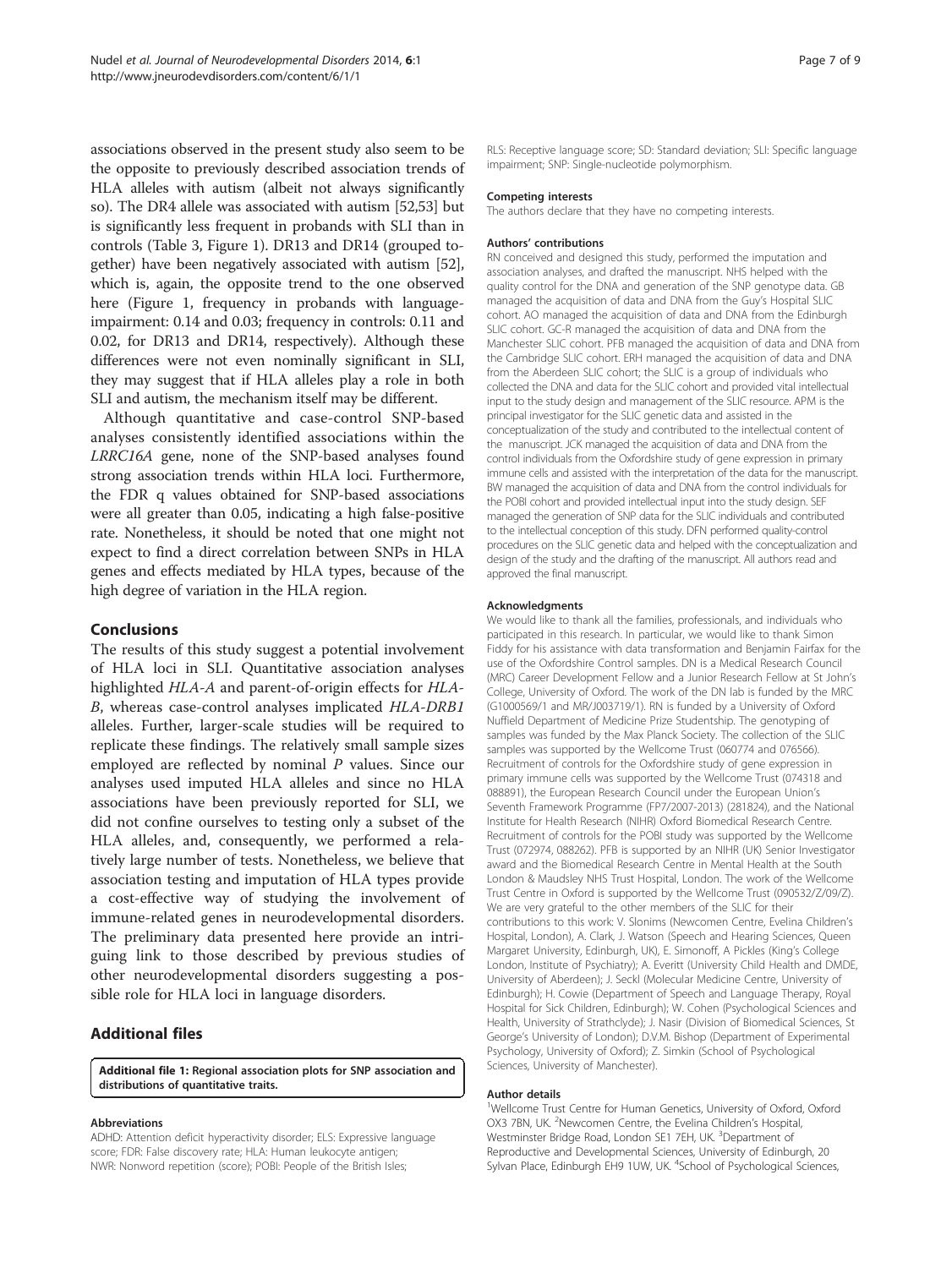<span id="page-7-0"></span>University of Manchester, Oxford Road, Manchester M13 9PL, UK. 5 Departments of Child & Adolescent Psychiatry & Social Genetic & Developmental Psychiatry Centre, Institute of Psychiatry, King's College London, De Crespigny Park, London SE5 8AF, UK. <sup>6</sup>University Child Health and DMDE, University of Aberdeen, Foresterhill, Aberdeen AB25 2ZG, UK. <sup>7</sup>Tufts University, Ballou Hall, Medford, MA 02155, USA. <sup>8</sup>Department of Oncology, University of Oxford, ORCRB, Roosevelt Drive, Oxford OX3 7DQ, UK. <sup>9</sup>Max Planck Institute for Psycholinguistics, Wundtlaan 1, 6525 XD, Nijmegen, The Netherlands. <sup>10</sup>Donders Institute for Brain, Cognition and Behaviour, Radboud University, Geert Grooteplein-Noord, 6525 EZ, Nijmegen, The Netherlands. 11A list of SLIC members can be found in the acknowledgements section.

#### Received: 14 October 2013 Accepted: 2 January 2014 Published: 17 January 2014

#### References

- Thomson G: A review of theoretical aspects of HLA and disease associations. Theor Popul Biol 1981, 20:168–208.
- 2. Vandiedonck C, Knight JC: The human Major Histocompatibility Complex as a paradigm in genomics research. Brief Funct Genomic Proteomic 2009, 8:379–394.
- 3. Shiina T, Inoko H, Kulski JK: An update of the HLA genomic region, locus information and disease associations: 2004. Tissue Antigens 2004, 64:631–649.
- 4. Fernando MM, Stevens CR, Walsh EC, De Jager PL, Goyette P, Plenge RM, Vyse TJ, Rioux JD: Defining the role of the MHC in autoimmunity: a review and pooled analysis. PLoS Genet 2008, 4:e1000024.
- Ashwood P, Van de Water J: A review of autism and the immune response. Clin Dev Immunol 2004, 11:165–174.
- 6. Wright P, Nimgaonkar VL, Donaldson PT, Murray RM: Schizophrenia and HLA: a review. Schizophr Res 2001, 47:1–12.
- 7. Torres AR, Sweeten TL, Cutler A, Bedke BJ, Fillmore M, Stubbs EG, Odell D: The association and linkage of the HLA-A2 class I allele with autism. Hum Immunol 2006, 67:346–351.
- 8. Nevsimalova S, Tauberova A, Doutlik S, Kucera V, Dlouha O: A role of autoimmunity in the etiopathogenesis of Landau-Kleffner syndrome? Brain Dev 1992, 14:342–345.
- Connolly AM, Chez MG, Pestronk A, Arnold ST, Mehta S, Deuel RK: Serum autoantibodies to brain in Landau-Kleffner variant, autism, and other neurologic disorders. J Pediatr 1999, 134:607–613.
- 10. Dalton P, Deacon R, Blamire A, Pike M, McKinlay I, Stein J, Styles P, Vincent A: Maternal neuronal antibodies associated with autism and a language disorder. Ann Neurol 2003, 53:533–537.
- 11. Cardon LR, Smith SD, Fulker DW, Kimberling WJ, Pennington BF, DeFries JC: Quantitative trait locus for reading disability on chromosome 6. Science 1994, 266:276-279.
- 12. Bishop DVM: What causes specific language impairment in children? Curr Dir Psychol Sci 2006, 15:217–221.
- 13. Newbury DF, Bishop DV, Monaco AP: Genetic influences on language impairment and phonological short-term memory. Trends Cogn Sci 2005, 9:528–534.
- 14. The SLI Consortium: A genomewide scan identifies two novel loci involved in specific language impairment. Am J Hum Genet 2002, 70:384–398.
- 15. Bartlett CW, Flax JF, Logue MW, Vieland VJ, Bassett AS, Tallal P, Brzustowicz LM: A major susceptibility locus for specific language impairment is located on 13q21. Am J Hum Genet 2002, 71:45–55.
- 16. Vernes SC, Newbury DF, Abrahams BS, Winchester L, Nicod J, Groszer M, Alarcón M, Oliver PL, Davies KE, Geschwind DH, Monaco AP, Fisher SE: A functional genetic link between distinct developmental language disorders. N Engl J Med 2008, 359:2337–2345.
- 17. Newbury DF, Winchester L, Addis L, Paracchini S, Buckingham LL, Clark A, Cohen W, Cowie H, Dworzynski K, Everitt A, Goodyer IM, Hennessy E, Kindley AD, Miller LL, Nasir J, O'Hare A, Shaw D, Simkin Z, Simonoff E, Slonims V, Watson J, Ragoussis J, Fisher SE, Seckl JR, Helms PJ, Bolton PF, Pickles A, Conti-Ramsden G, Baird G, Bishop DV, Monaco AP: CMIP and ATP2C2 modulate phonological short-term memory in language impairment. Am J Hum Genet 2009, 85:264–272.
- 18. Alarcón M, Abrahams BS, Stone JL, Duvall JA, Perederiy JV, Bomar JM, Sebat J, Wigler M, Martin CL, Ledbetter DH, Nelson SF, Cantor RM, Geschwind DH:

Linkage, association, and gene-expression analyses identify CNTNAP2 as an autism-susceptibility gene. Am J Hum Genet 2008, 82:150–159.

- 19. Elia J, Gai X, Xie HM, Perin JC, Geiger E, Glessner JT, D'arcy M, deBerardinis R, Frackelton E, Kim C, Lantieri F, Muganga BM, Wang L, Takeda T, Rappaport EF, Grant SF, Berrettini W, Devoto M, Shaikh TH, Hakonarson H, White PS: Rare structural variants found in attention-deficit hyperactivity disorder are preferentially associated with neurodevelopmental genes. Mol Psychiatry 2009, 15:637–646.
- 20. Poliak S, Peles E: The local differentiation of myelinated axons at nodes of Ranvier. Nat Rev Neurosci 2003, 4:968–980.
- 21. Kjelgaard MM, Tager-Flusberg H: An investigation of language impairment in autism: implications for genetic subgroups. Lang Cogn Process 2001, 16:287–308.
- 22. Bishop DVM: Autism and specific language impairment: categorical distinction or continuum? Novartis Found Symp 2003, 251:213–226. Discussion 226-234, 281-297.
- 23. Baird J, Stevenson JC, Williams DC: The evolution of ADHD: a disorder of communication? Q Rev Biol 2000, 75:17-35.
- 24. Redmond SM: Conversational profiles of children with ADHD, SLI and typical development. Clin Linguist Phon 2004, 18:107–125.
- 25. Whitehouse AJ, Barry JG, Bishop DVM: The broader language phenotype of autism: a comparison with specific language impairment. J Child Psychol Psychiatry 2007, 48:822–830.
- 26. Bishop DVM, Baird G: Parent and teacher report of pragmatic aspects of communication: use of the children's communication checklist in a clinical setting. Dev Med Child Neurol 2001, 43:809–818.
- 27. The SLI Consortium: Highly significant linkage to the SLI1 locus in an expanded sample of individuals affected by specific language impairment. Am J Hum Genet 2004, 74:1225–1238.
- 28. Monaco AP: Multivariate linkage analysis of specific language impairment (SLI). Ann Hum Genet 2007, 71(Pt 5):660. 673.
- 29. Falcaro M, Pickles A, Newbury DF, Addis L, Banfield E, Fisher SE, Monaco AP, Simkin Z, Conti-Ramsden G: Genetic and phenotypic effects of phonological short-term memory and grammatical morphology in specific language impairment. Genes Brain Behav 2008, 7:393–402.
- 30. Anderson CA, Pettersson FH, Clarke GM, Cardon LR, Morris AP, Zondervan KT: Data quality control in genetic case-control association studies. Nat Protoc 2010, 5:1564–1573.
- 31. Dilthey AT, Moutsianas L, Leslie S, McVean G: HLA\*IMP-an integrated framework for imputing classical HLA alleles from SNP genotypes. Bioinformatics 2011, 27:968–972.
- 32. Schreuder GM, Hurley CK, Marsh SG, Lau M, Maiers M, Kollman C, Noreen HJ: The HLA dictionary 2001: a summary of HLA-A, -B, -C, -DRB1/3/4/5, -DQB1 alleles and their association with serologically defined HLA-A, -B, -C, -DR, and -DQ antigens. Hum Immunol 2001, 62:826–849.
- 33. Palmer CG, Hsieh HJ, Reed EF, Lonnqvist J, Peltonen L, Woodward JA, Sinsheimer JS: HLA-B maternal-fetal genotype matching increases risk of schizophrenia. Am J Hum Genet 2006, 79:710-715.
- 34. Winney B, Boumertit A, Day T, Davison D, Echeta C, Evseeva I, Hutnik K, Leslie S, Nicodemus K, Royrvik EC, Tonks S, Yang X, Cheshire J, Longley P, Mateos P, Groom A, Relton C, Bishop DT, Black K, Northwood E, Parkinson L, Frayling TM, Steele A, Sampson JR, King T, Dixon R, Middleton D, Jennings B, Bowden R, Donnelly P, Bodmer W: People of the British Isles: preliminary analysis of genotypes and surnames in a UK-control population. Eur J Hum Genet 2012, 20:203–210.
- 35. Semel EM, Wiig EH, Secord W: Clinical Evaluation of Language Fundamentals -Revised. San Antonio: Phychological Corporation; 1992.
- 36. Gathercole SE, Willis CS, Baddeley AD, Emslie H: The Children's Test of Nonword Repetition: a test of phonological working memory. Memory 1994, 2:103–127.
- 37. Bishop DV, North T, Donlan C: Nonword repetition as a behavioural marker for inherited language impairment: evidence from a twin study. J Child Psychol Psychiatry 1996, 37:391–403.
- 38. Archibald LM, Joanisse MF: On the sensitivity and specificity of nonword repetition and sentence recall to language and memory impairments in children. J Speech Lang Hear Res 2009, 52:899–914.
- 39. Abecasis GR, Cherny SS, Cookson WO, Cardon LR: Merlin-rapid analysis of dense genetic maps using sparse gene flow trees. Nat Genet 2002, 30:97–101.
- 40. Abecasis GR, Cardon LR, Cookson WO: A general test of association for quantitative traits in nuclear families. Am J Hum Genet 2000, 66:279–292.